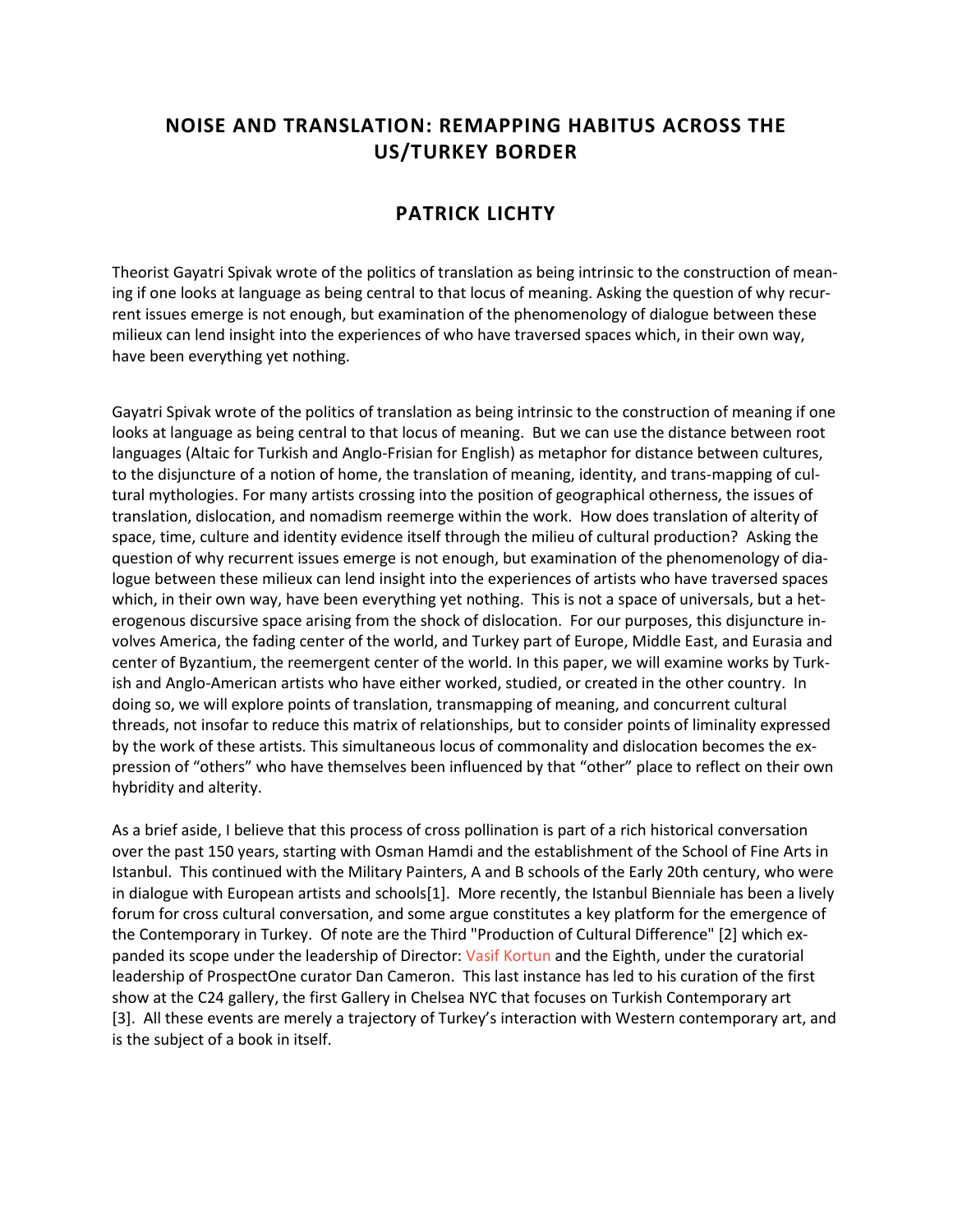But what are key to the work of many artists working across borders are issues of transcultural translation, liminalty, politics, notions of home, and mappings of mythologies, of which we will discuss translation first, which is core to the process of cross-cultural interpretation. Gayatri Spivak, in her *Politics of Translation* [4] writes of the dialectic between logic and rhetoric, where between the regular logical order of words, sentences and paragraphs lie the pauses and gaps that constitute rhetoric. The logicorhetorical dialectic intrinsic to translation creates semilologic "frayings" that present many risks. These include violence to the subject through misreading and colonization of the other. However, Spivak also posits that the desire to translate creates other discourses. The desire to translate is borne from a love of the subject and as such, creates a space for the cohabitation of the subject and the translator. Even though the translator cannot inhabit the location of the other, the creation of a space in which the translator can attempt to identify or empathize with that other out of love for the subject. This, I propose, serves as a plausible situation for many of the artists here, and as an apologia for any mismappings I may author here.

Another notion that emerges in the work is the notion of home, its construction, habits, and the role that global nomadism plays in cultural production. In a workshop that I co-facilitated at the Cura Bodrum residency on the Bodrum Peninsula in Turkey, the consensus was that we construct the notion of home through aspects of the Heimlich by bonding home to a place, things, or people, like family or colleagues. In addition, home could be ascribed to sets of habitual practices, as suggested by Chicago-Istanbul artist Sevgi Aka.[5] However, this is challenged when individual enters Deleuzian nomadism that moves the body across space, which breaks the hegemonic discourse of boundaries such as those imposed by the nation state. This is in agreement with David Morely, in *Home territories: media, mobility and identity*[6], that describes a "geographical promiscuity" and deterritorializes the individual from practices of language and custom of their point of origin. This creates a liminal mode of being, establishing a space of alterity where one's identity may have a starting point for its vector of flight, becomes, as Bhabha would put it, hybridized [6] – being an aggregate of experiences accumulated while in the process of motion. It has been said, "We are all aliens", and perhaps it is the contention of the notion of home that brings this assertion into relief. We are Others when in the other country, but also return as dislocated/deterritorialized aliens as well, or at least arrive less familiar with the implication of home.

Hale Ekinci, in her *Alligator Skin Box: Memoirs of a Young Nomad* [7] playfully intersperses her nomadic dislocation of self through a series of surreal vignettes mixing her experiences in Turkey and Chicago that have existed as online media, single-channel projection, and interactive sculpture. In pre-release versions (not seen here), all her pieces are subtitled phonetically in English, but with the Turkish alphabet. Therefore, "I should do that" would be spelled with Turkish descenders for the "sh" and the like. Stories like her childhood neighbor Arzu distributing bulgur balls out her apartment window and her boyfriend being eaten by an alligator skin box on a bus take on an added disjunctive quality when subjected to the act of subtitling (reserved for foreign movies). It becomes more so when that subtitling is a transcoded/transcultural language barely accessible to either culture. Ekinci is a Deleuzian nomad who has slipped the bounds of her borders, but now inhabits both and neither. But what happens when the communication between cultures shifts to that between species?

Zeren Goktan's *Aboveground*[8] chronicles the activities of Eastern "pigeon-raisers" who have analogues in Europe and the US, but has very ingrained traditions in the areas she studies. Within the video, the pigeon raisers exhibit great intimacy with their birds, handling them with great care, their hands resembling forms of sign language, signaling a resemblance to interspecies translation. Goktan relates that this avocation is male-centered, although she constantly searches for women engaged in the practice, to no avail. This "hobby", as the men state, keeps them from what is considered less desirable activities,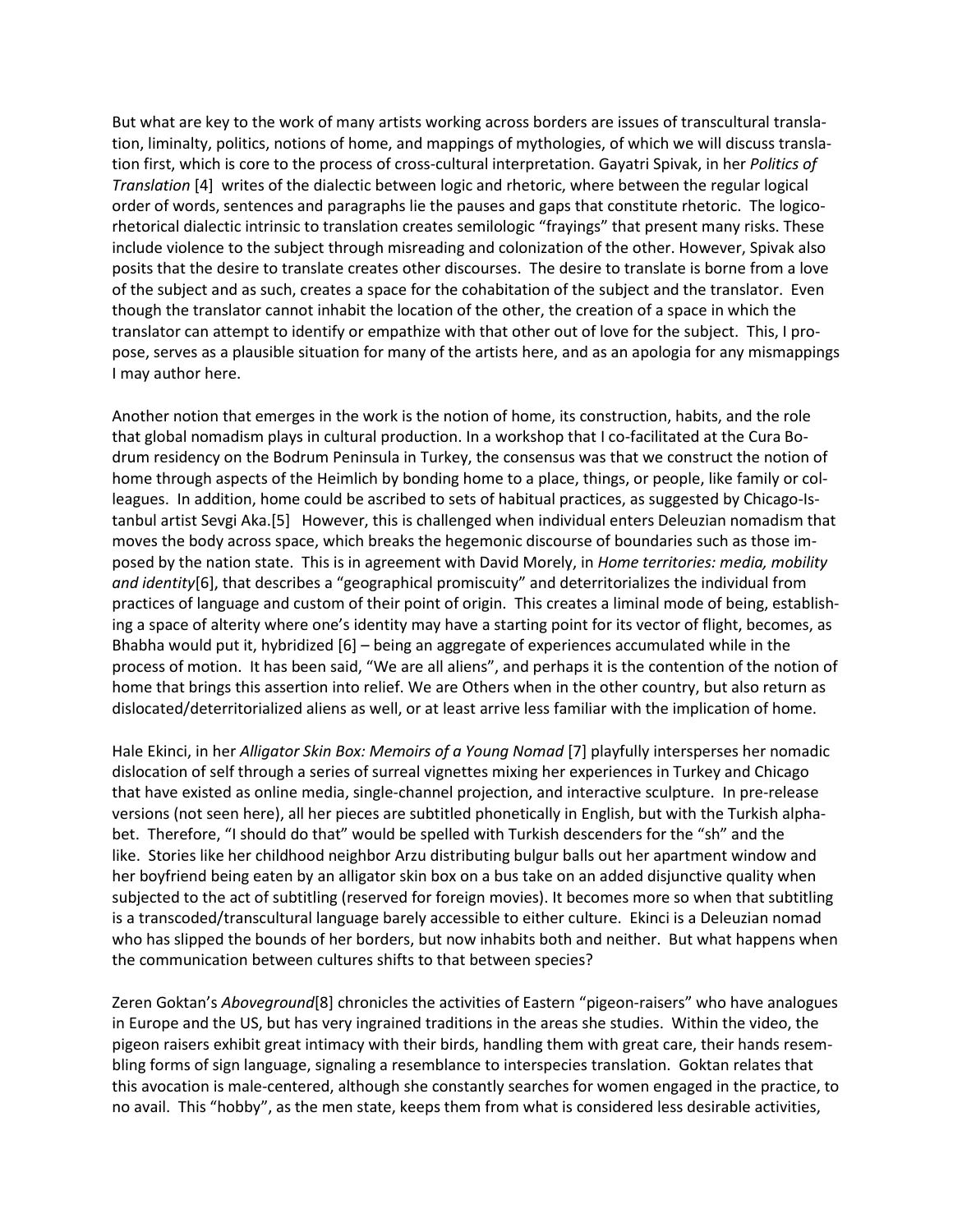such as frequenting coffee houses and playing cards. Furthermore, what is discovered is that this is one of the few spaces in which the men can actually openly love. *Aboveground* examines an expected space of male predominance which is also a site of intimate translation, which is interesting for its relation to its culture as well as its relation to the global nature of the practice.

Iz Oztat's *Reliquary*[9] inhabits another sacred space, that of the reliquary. The work mimics a reliquary of the Prophet in which was related to this author contained a tooth. In this case, Oztat has placed an heirloom seed in the place of the sacred tooth. Such a placement suggests the holiness of the seed in future days in light of genomics, but also calls into focus critical issues of human agency. Placed in context of the referent (an Islamic reliquary) the dialogue of the tooth with the seed calls into question a faith in the Prophet (tooth) with seed as signifier of human agency or holiness of Creation. The question that comes to mind is critical discourses about corporations such as Monsanto and the primacy of nature bring forth a complex narrative, especially when placed in the context of a farm in the Midwestern United States, which is where it was exhibited.

Chicago/Istanbul artist Sevgi Aka's *Gulf Gossip* project[10] is based on the interjection of noise into subsequent rounds of transmission and how we increasingly misunderstand one another with as stages of translation increase, like the classic "telephone game". Based on Baudrillard's *The Gulf War Did Not Happen,* mediations of the event, in this case, depictions of the Gulf War, are reiterated by successive redrawings of representations of Gulf War images. All but one of the participants are female, between the ages of 9 and 81, and the subject abstracts with successive stages, taking forms of nature scenes and increasingly generic affective responses as time progresses and entropy increases. This piece comes from Aka's frustration with global mediation of the subject, with the injection of noise into the mise en scene with successive iterations of retelling, and the commonalities and misunderstandings these communication presents, cross cultural or not. This translocation of information also plays itself out in terms of identity as well as the nomadic individual inhabits the globs and McLuhan's global village of information.

The mapping of information as identity and political representation plays a central role in Ali Miharbi's *Delegations.* As the visitor interacts with the piece, which consists of an LCD display and camera combination, they "see a real-time processed image of their faces, constructed using the combination of statistically extracted face features of that country's members of the parliaments." [11] Delegations is a representation of political representation as identity of the viewer, framing her in terms of the political landscape of the country of exhibition (Turkey, South Korea, or Mexico). This piece calls into question the fracturing of mediated identity, not only in Donna Haraway's cyborg agglomerate structure, but also the composite identity of the political individual in terms of the place the piece is viewed.

The idea of place is dealt with in N. Eden Unluata's series of books on urban excavations[12]. In this series, Unluata constructs a truly nomadic space, in this case from the artifacts of Paris or Montreal or Istanbul by enacting a series of chance operations for collage within his book-as-doorway. While in the third space (especially Paris), he engaged colleagues from Turkey and the US through Facebook as random number generators so that he could select entries from phone books, video collections, and other ephemera. The door is a liminal space that suggests passage, perhaps for him as much as the visitorinteractor as they peruse the contained videos (via iPod), images, and texts. The *Urban Excavations* are a place where he and the visitor occupy a liminal third space between places by placing all the excavations of place within the door while potentially occupying none. This also is congruent with his audio piece, *Digital Tunnel,*in which he deals with being of mixed birth, and is not "X" (insert identity here)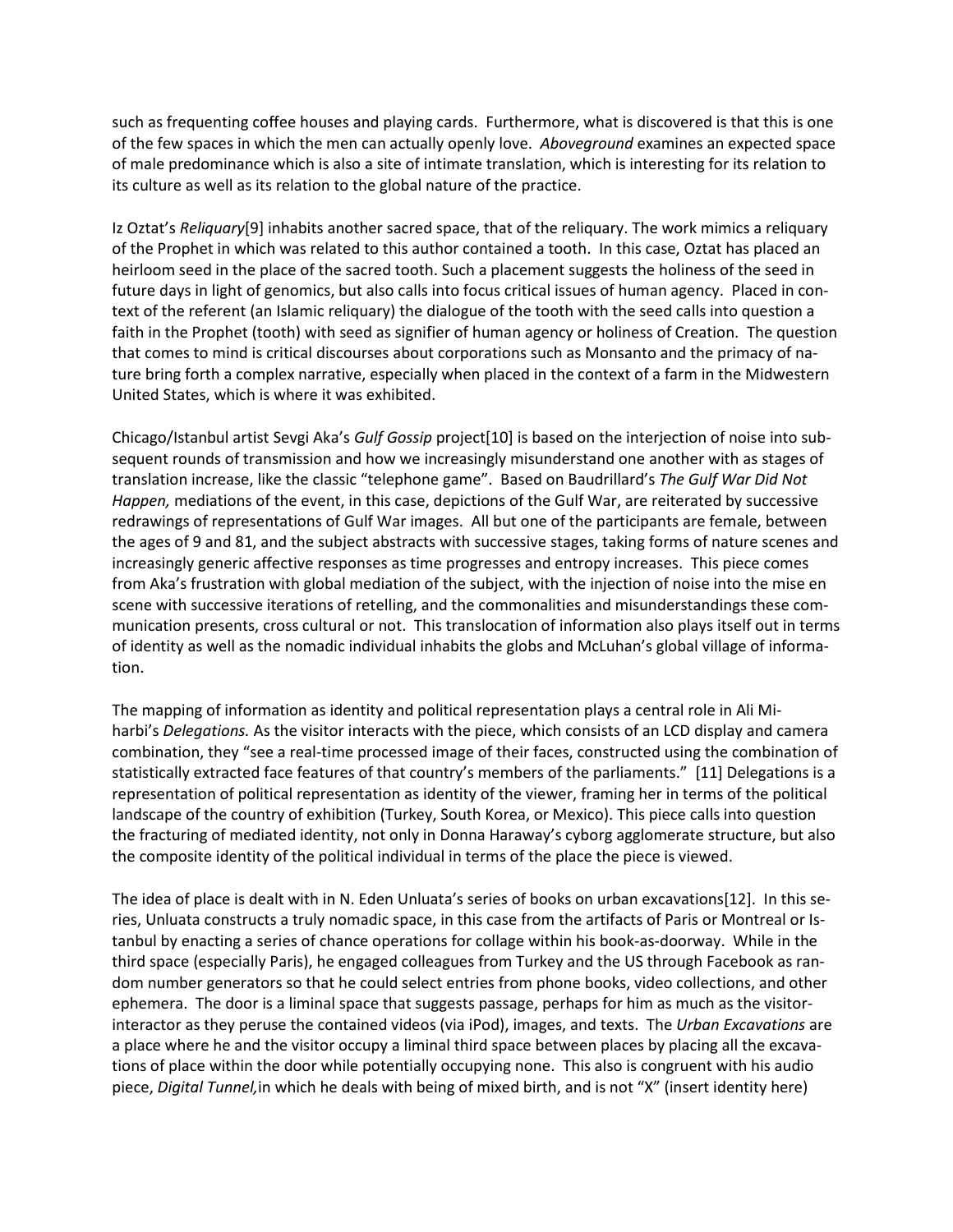enough, and chooses to drill a "digital tunnel" into his countr(y/ies) of exile, and exist as a cybernetic nomad.

But when speaking about liminal discourses in transcultural art of artists who have occupied the opposite space, it is important to mention the work of Chantal Zakari and Mike Manden in their book, *The State of Ata.*[13] Manden identifies as American Jewish, while Zakari is Levantine Turk, as signified in their book project, *The Turk and the Jew*, places them at times in a minority position either in the US or Turkey. This fact gives rise to sharp irony when speaking of a famous photograph of Zakari holding a portrait of Mustafa Kemal, (also known as Ataturk, the father of the modern Turkish state) before a Islamist parade in Ankara. The result was a mass media sensation in Turkey, where Kemalist and Islamist positions sought to place the image, and Zakari and Manden with it, as everything from a heroine of the Republic to promoters of Israeli propaganda. However, at a 2011 talk at the School of the Art Institute[12], they stated that the photo was purely taken as a composition for the book *State of Ata*, and the media controversy placed them as a fulcrum between contrasting politics outside their original intentions.

The enmeshing of the political upon the space of the other is no stranger to New Media. American Andy Deck created *AntiWar404* as part of the 2010 Istanbul WebBiennial. As Deck states, AntiWar404 "catalogs the various anti-war initiatives that have gone offline since the rise of the Web in the 1990s (with) thousands of projects started in opposition to wars in Iraq, Yugoslavia, Afghanistan, and elsewhere. But these online media projects have tended to be unfunded and temporary."[13] The site catalogues these now absent sites in an elegiac move as a global gesture towards cyber-amnesia and the elision of memory in the age of Google. Deck's sensibility is also reflected in a 2010 interview with Alper Güngörmüşler, Deck reflects on his time as a teacher in Izmir in 2005-6 where the IT department of the university where he taught had banned articles from CNN because they contained the word "nude". The problem is, as Deck states, that "In understanding how people reconcile themselves with limitations of their freedom and awareness, you can go a long way towards understanding culture and ideology." This is not to say that the US does not censor certain sites, such as Wikileaks, but Deck's discourse seeks a comparative dialogue between cultures that shows the ideological terrain of any society through the examination of the disjunctures of what is allowed to be seen and what is unseen.

Another existential disjuncture experienced by cross-cultural artists is that of cultural mythologies, that is the mythology of the other that is brought into relief through the shock of the real. In Mark Slankard's *Toplu: Landscapes of New Turkish Suburbia,* he documents the emergence of the large-scale residencies of Toplu Konut, beginning in 2008[14]. Many of these sites are just placed upon empty fields on the outskirts of Istanbul, either in degrees of completion or as neat high-rise condominiums. He also contrasts this with gecekondu, or quickly built residencies constructed without permit on public land. The contrast of these sites is stark, and differs sharply from the mythological romantic landscape of palaces, mosques and ruins of Slankard's guidebooks.

The difference between the romanticized and the real is also illustrated in Patrick Lichty's panoramic series, *Modern Ruins*[15] captured through composite cellphone images on the Bodrum Peninsula. The sites illustrate construction that he infiltrated during the summer of 2010 which began "on speculation" and then lie fallow when potential buyers failed to materialize the sites. These include unbuilt apartment buildings, similar to Slankard, and hillside villas. These structures merely add to the barnacle-like encrustation of white structures on the idyllic peninsula. *Modern Ruins* Lichty's extant work with sub/urban sprawl and juxtaposes it with the idealized landscape of the Classical ruin. In the body of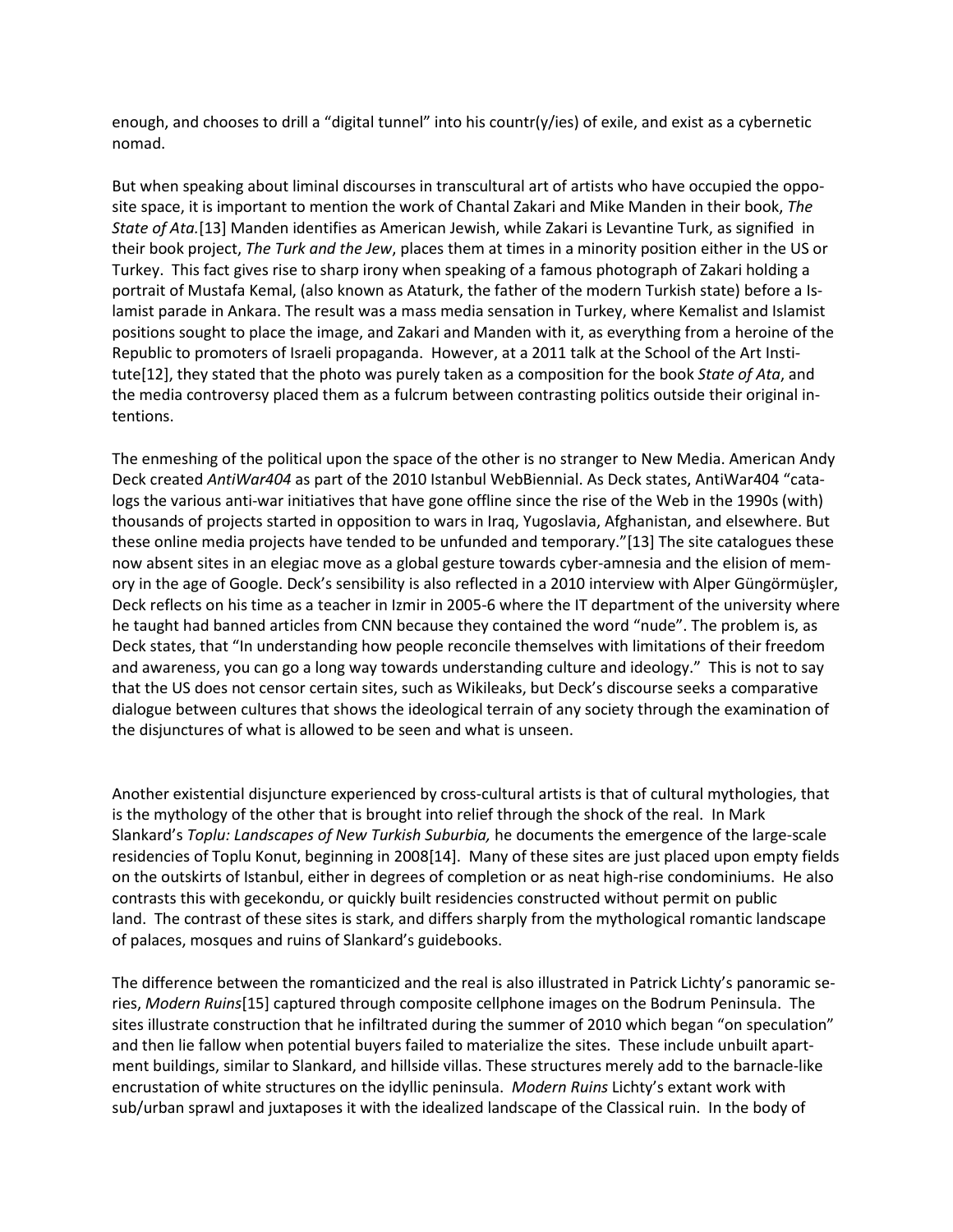work, there is also the 400 B.C. Bodrum Ampitheatre behind chain link fence contrasted against an abandoned contemporary spa, giving an abject read of the projected image of the romanticized ruin, and in part, correlating it to narratives of global millennial sprawls.

## **Conclusion**

Upon engaging this topic, I realize that there are many more artists that could be included, and that many more dialogues could be engaged. The threads of inquiry discussed herein are only a few of a complex skein of interaction for which an entire thesis could be written. Furthermore I would like to be self-reflexive and problematize my propositions and artistic correlations as possibly being coincidental or merely results of the human condition. Ascribing commonalities to large sets of works using just the parameters of cross-cultural habitation runs the risk of conceptual colonization. However, I would like to argue that although heterogenous, I believe that there are effects of cross-habitation that have created certain discourses in these artists work, and reflect the cross-pollination between our cultures, however directly or indirectly. The cultural differences between Turkey and North America represent a degree of alterity to one another that the impact of the other and the translation of experience is a transformative one. In this essay, I have considered the issues of translation, alterity, identity, the notion of home, and mythology as touchstones on a much larger conversation of commonality and difference. Global society and recent economic and political situations events are bringing the US and Turkey closer together. As curators like Cameron and the artists in this essay explore the transcultural space between our two regions, this cultural exchange will not become only useful, but necessary. It is my hope that this exploration yields useful insights into the trans-art of the dialogue of US and Turkish cultures, and such a dialogue will grow and bear much more fruit.